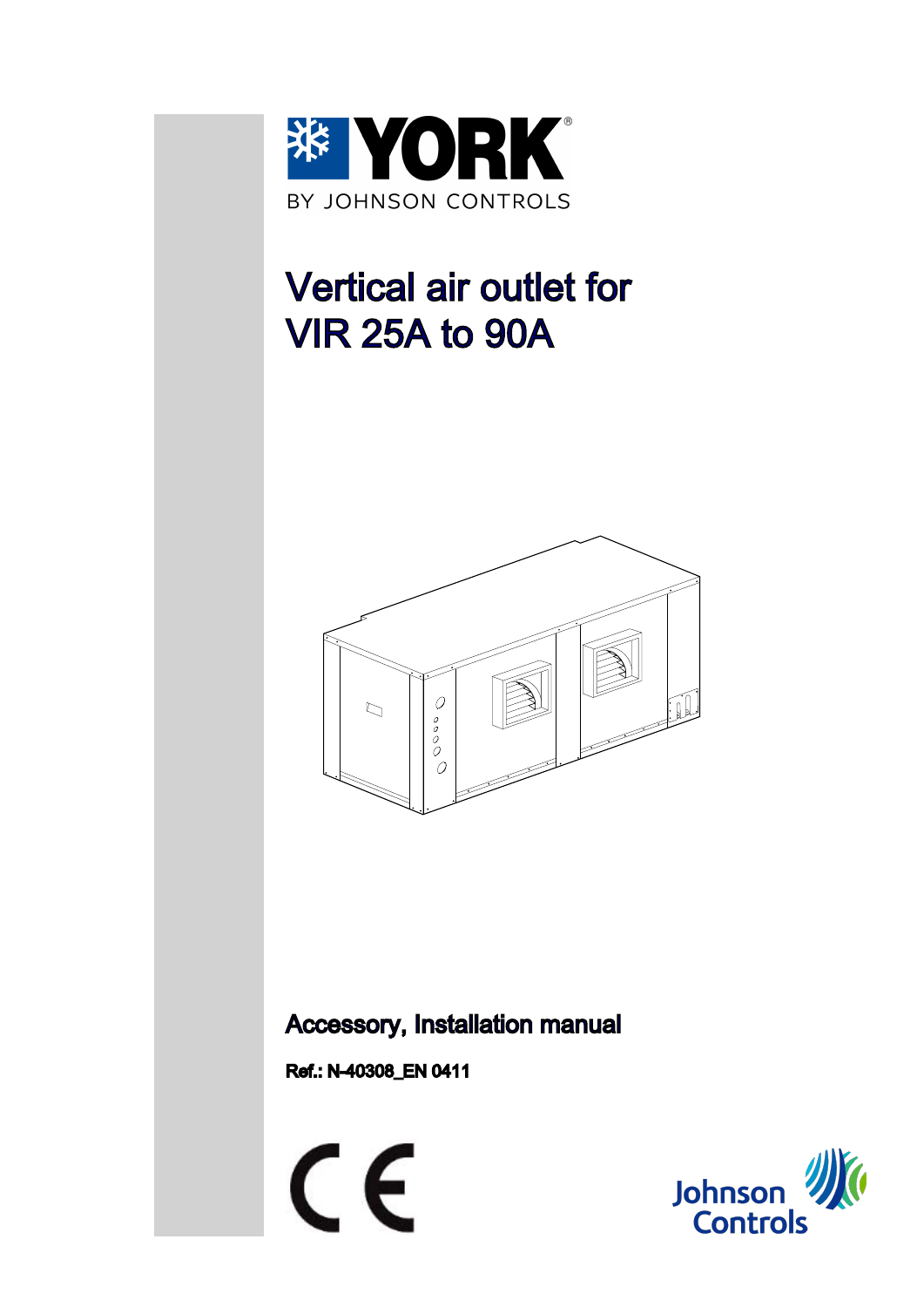# Index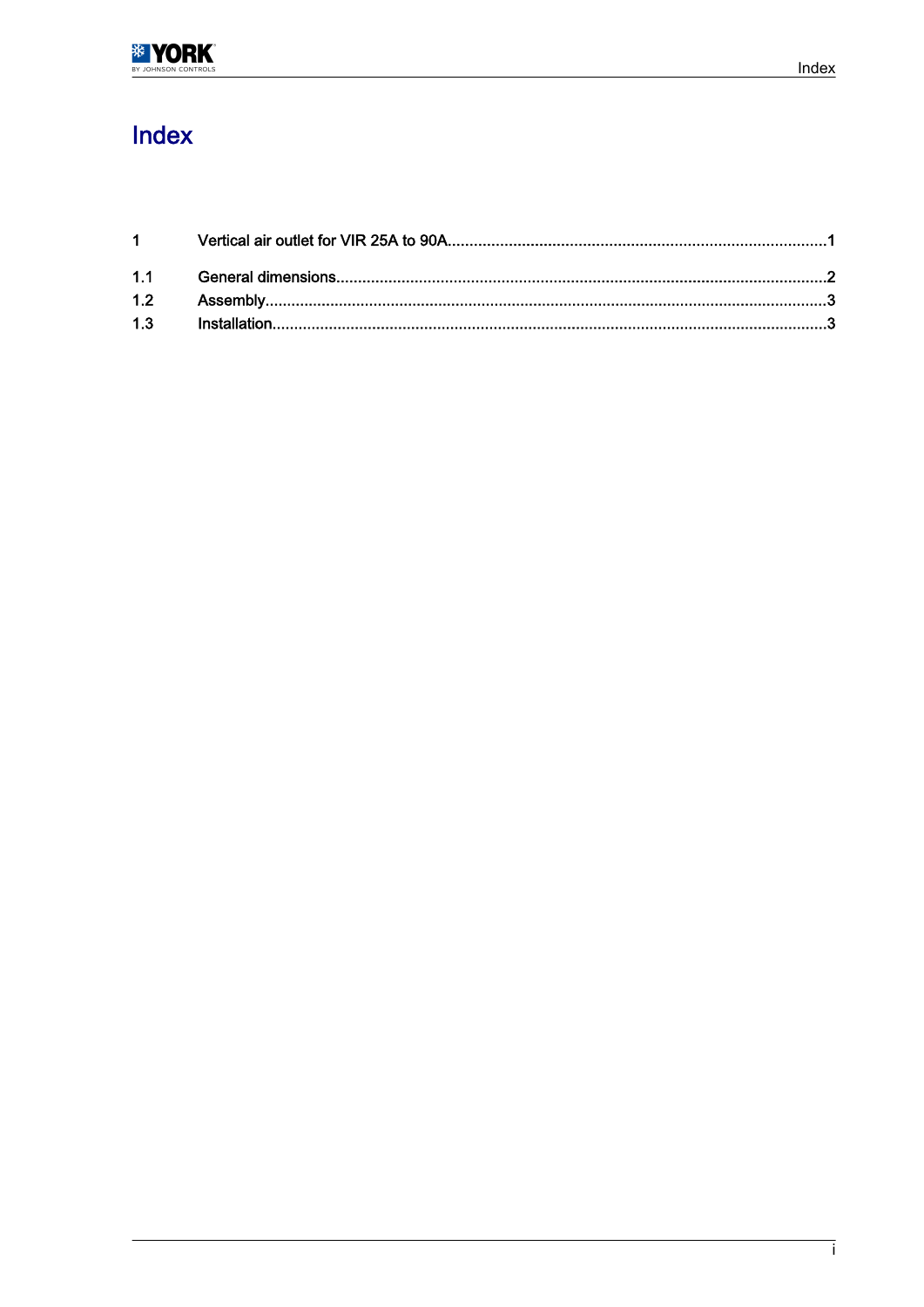1

# <span id="page-2-0"></span>Vertical air outlet for VIR 25A to 90A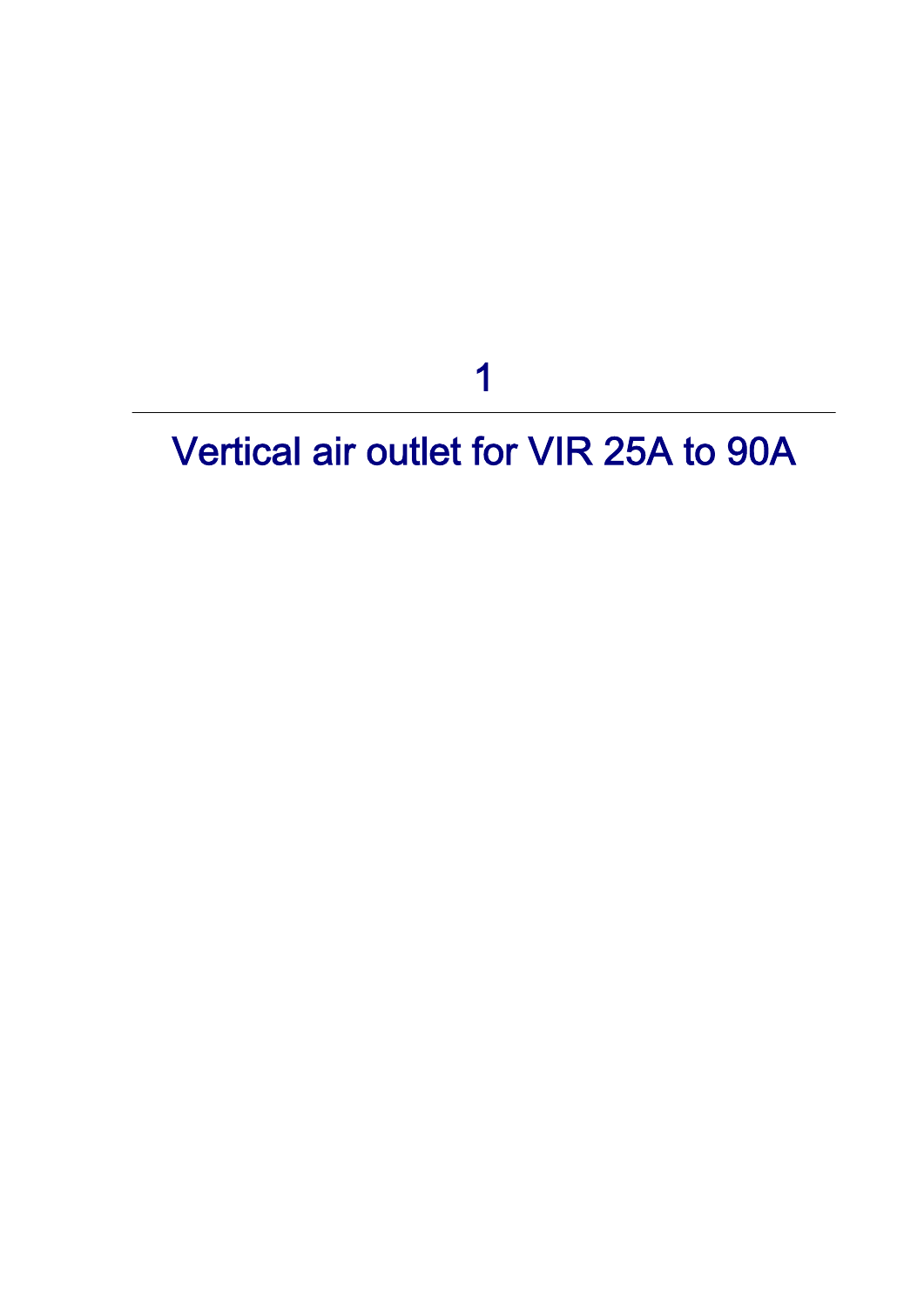

## <span id="page-3-0"></span>1.1 General dimensions



| <b>Models</b>       | Α    | в   | С     |     | Ε                            | E   | G   |
|---------------------|------|-----|-------|-----|------------------------------|-----|-----|
| VIR 25A (1 turbine) | 1365 | 822 | 484   | 397 | $\qquad \qquad \blacksquare$ | 439 | 343 |
| <b>VIR 40A</b>      | 1747 | 822 | 443.5 | 313 | 234                          | 439 | 343 |
| <b>VIR 45A/60A</b>  | 2247 | 807 | 571   | 396 | 313                          | 424 | 343 |
| <b>VIR 75A/90A</b>  | 2660 | 928 | 664.5 | 475 | 381                          | 483 | 405 |



Data and measurements subject to changes without prior notice.